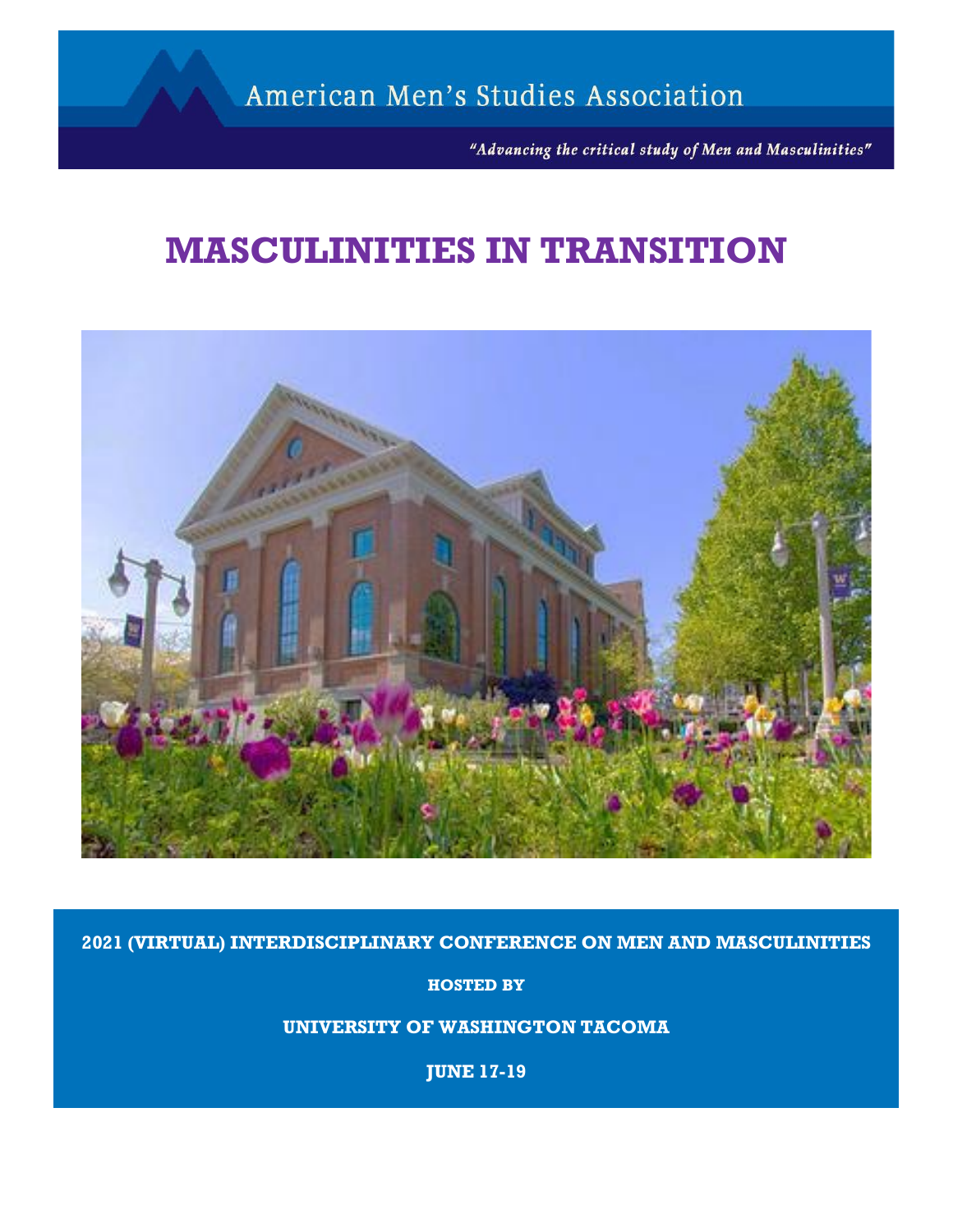# **LAND ACKNOWLEDGEMENT**

The University of Washington Tacoma recognizes that we learn, teach, and live on or near the ancestral homelands of the Coast Salish people. UW Tacoma is specifically situated on the traditional territory of the Puyallup. We have a responsibility to acknowledge our indigenous connections, as well as histories of dispossession and forced removal that have allowed for the growth and survival of this institution.

# **AMSA MISSION & VALUES**

The purpose of the American Men's Studies Association (AMSA) is to develop the critical studies of men and masculinities globally through the advancement of feminist-informed scholarship. AMSA's goal is to provide a forum for teachers, researchers, students, artists, and practitioners to collaborate and support one another in a mutually empowering environment. These values are reflected in its conferences, its scholarship, and its members, and is characterized by inclusiveness of those who are historically underrepresented and ethical behavior in high quality research, publication, teaching, and practice.

The American Men's Studies Association:

1. Supports and encourages research by scholars considering the complexities of gender, including minority, first-generation, people with disabilities, and other scholars who are members of historically oppressed groups and affirms the integration of academia with activism, clinical practice, and art.

2. Asserts the importance of both discipline-specific and interdisciplinary approaches to critical analyses of men and masculinities.

3. Encourages student development through participation and membership, offering scholarship and mentoring opportunities for young scholars in the field.

4. Seeks the participation and membership of all individuals irrespective of gender identity, race, class, ethnicity, sexual orientation, physical abilities, nationality, or religious identity.

5. Is committed to social justice struggles for historically oppressed groups.

6. Affirms its commitment to feminist-informed policies, politics, and practices.

# **BOARD OF DIRECTORS**

**Jeff Cohen, Ph.D.** President, Conference Committee Member

**Jonathan A. Allan, Ph.D.** Vice President

**Frank Karioris, Ph.D.** Recorder

**Mark Justad, Ph.D.** Treasurer, Conference Committee Member

**Paola Ehrmantraut, Ph.D.** Media and Public Relations Officer

**Robert Cserni, M.A.** Conference Committee Member **Jamilah Dei Sharpe, M.A.**

**Anna M. Kłonkowska, Ph.D.**

**Krizia Nardini, Ph.D.** Conference Committee Member

**Joseph Derrick Nelson, Ph.D.** Conference Committee Member

**Dominic Ording, Ph.D.**

**Ledric Sherman, Ph.D.**

ALL TIMES LISTED ARE IN USA PACIFIC DAYLIGHT TIME (UTC -7) **Andrea Waling, Ph.D.**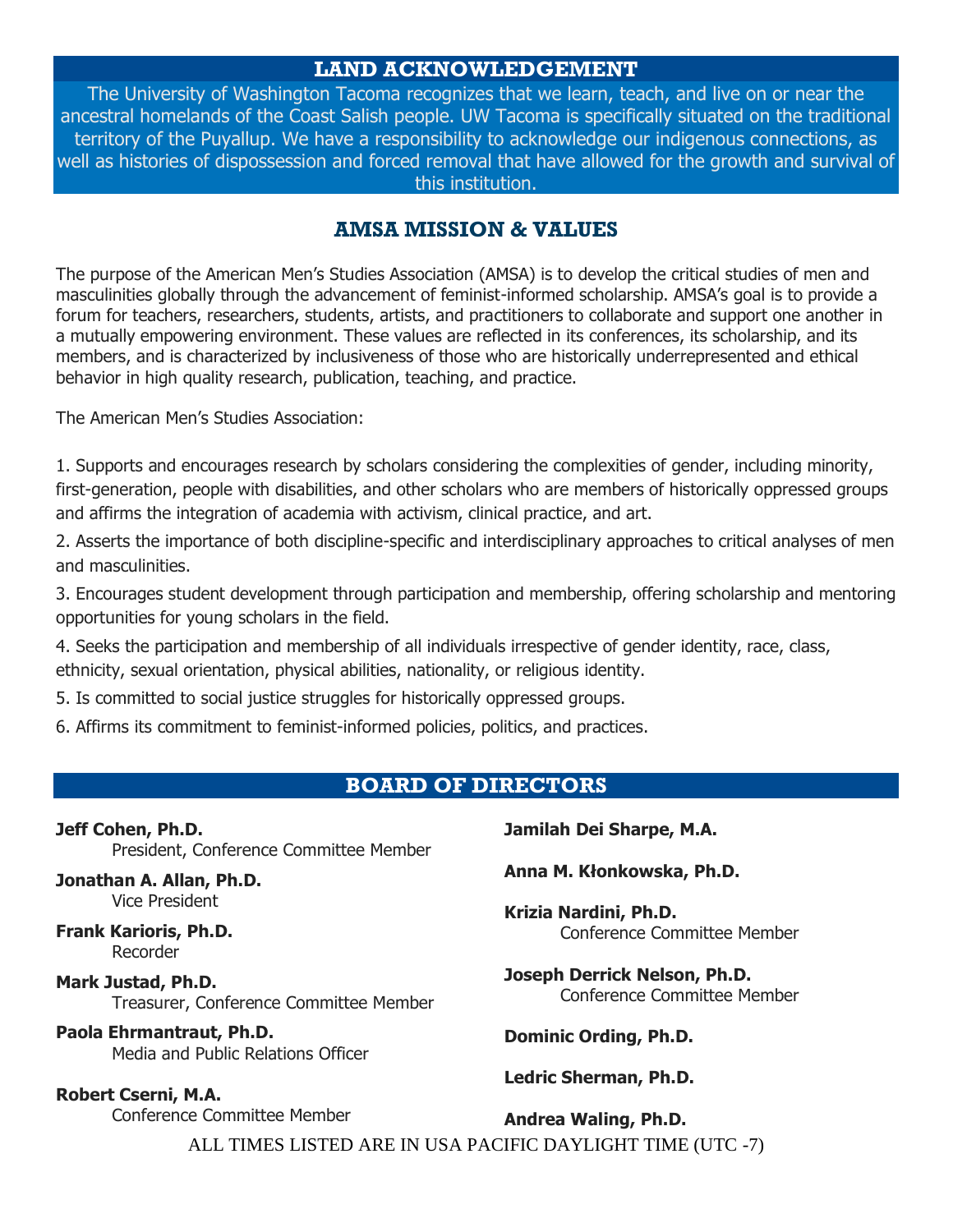# **CONFERENCE SCHEDULE AT A GLANCE**

**Thursday, June 17th**

**8:00a-9:30a:** 90-minute Workshops

**10:00a-11:30a:** 90-minute Workshops

**10:00a-1:00p:** 3-hour Workshop

**12:00p-1:30p:** 90-minute Workshops

**2:00p-3:000p:** Members Meeting

**3:30p-4:00p:** Conference Opening and Awards Ceremony

**4:00p-5:00p:** Keynote Q&A

**Friday, June 18th 8:00a-9:30a:** Concurrent Session I **10:00a-11:30a:** Concurrent Session II **11:30a-1:00p:** Scholar-in-Residence Mentoring Session **1:00p-2:00p:** Posters and Poetry **2:00p-3:00p:** Scholar-in-Residence Address **3:30p-5:00p:** Concurrent Session III

# **Saturday, June 19th**

**8:00a-9:30a:** Concurrent Session IV **10:00a-11:30a:** Concurrent Session V 12:00p-1:30p: Concurrent Session VI **2:00p-2:30p:** Conference Closing



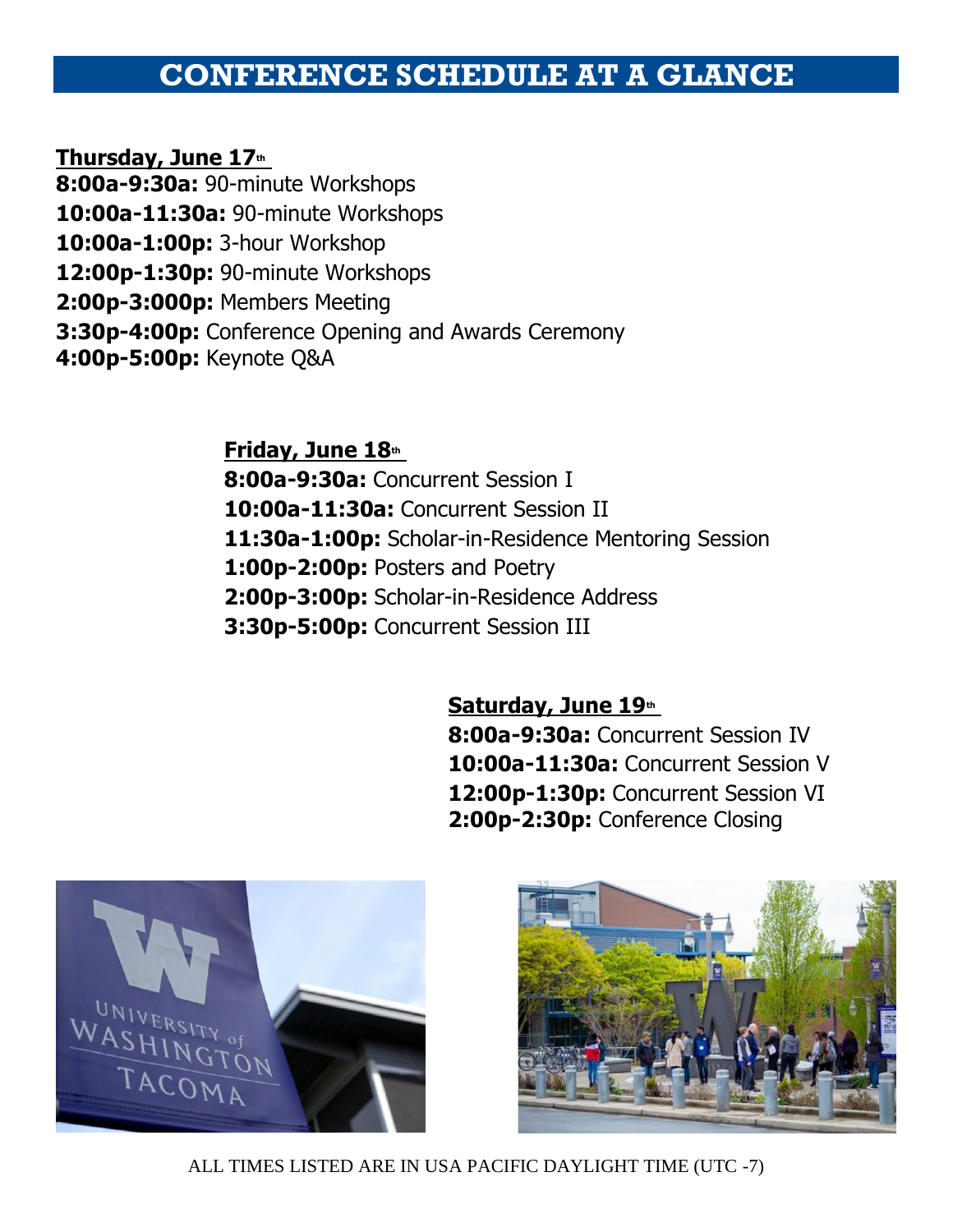# **CONFERENCE SCHEDULE IN DETAIL**

# **DAY ONE Thursday, June 17**

# **90-Minute Workshops 8:00a-9:30a**

#### **Closing the Gender Based On-Time Graduation Rates in Higher Education**

Charles L. Robbins, Rachelle Germana, & Brandon Bjertnes

From as early as kindergarten, teachers and administrators raise concerns about how boys learn and why they do not sit still. A major point of transition for many occurs after high school. Men today represent a decreasing percentage of students pursuing higher education and an even smaller percentage of those successfully achieving an on-time college completion. Except for the top elite universities, if they look for it, most colleges and universities will see that they have a gap in the rate of on-time completion between men and their other students. This workshop will examine how one University became aware of this gap and the steps they took to improve male student success to eliminate the gender based on time completion gap. This session will explore how a broad-based interdisciplinary team was established to first understand the etiology of the gender-based gap in on-time completion and then design interventions to ameliorate it. The team conducted focus groups and individual interviews with over 100 male undergraduate students to understand the issues that negatively affected male student success. Many of the messages these young men received about what it means to be a man contradicted what we often advise students it takes to be successful in higher education. This panel will explore what was learned, how we raised awareness of the gap and then the full court press applied to close the gap. This phenomenon can be found at higher education institutions around the world. We believe that increasing young men's college completion is good for the men, their families and society. The four panelists have all played very important roles in this effort. Participants will learn what factors were identified and how we addressed them. The implications of these findings for higher education and the greater society will be discussed with the participants.

### **Little White Lies: Critical Discussions on the Construction of Whiteness**

#### Sasha T. Goldberg & Billy Korinko

The first rule of maintaining whiteness is that we don't talk about being White (Tyler Durden). Or we do—but it's often by way of eschewing the privileges of whiteness through the strategic foregrounding of our other identities: class, ethnicity, ability, religion (Hamilton Carroll). While the demand for intersectional analysis indeed suggests that serious scholars account for these many complex positionalities and their impact on other concurrent categories (Kimberlé Crenshaw), race, like sexuality and gender, is oft produced as a category which only applies to the minoritized and the underserved, creating the illusion that gender studies is about women, sexuality studies is about gay people, and race is about people of color…thus upholding the production of heterosexuality, maleness, and whiteness as the dominant categorical norm. Whiteness, in particular, is produced as invisible, inadvertent, and incidental. "Little White Lies" is about providing space to intentionally, individually, and collectively break with this illusion. Within a facilitated, supportive space we choose to have critical discussions on the construction of whiteness as the good kind of trouble (John Lewis), as the verb form of self-love (bell hooks), and as an act of feminist consciousness raising in solidarity with all those seeking racial equity and justice. Rooted in the theoretical, the personal, and the practical, this workshop will include a brief introduction, materials for reflection, time for structured group work, discussion, and reflection. Our end goal is not to have "arrived" when the workshop concludes—rather, to humbly take part in building an anti-racist foundation of inquiry and effort that may be sustained.

### **The Art of the Nudge: Mobilizing Men in Violence Prevention and Gender Equality**

### Lana Wells & Caroline Claussen

Domestic and sexual violence are significant public health issues with serious social, economic and health consequences for women, men, children, and communities. Increasingly, there is emphasis on strategies to include men in prevention and gender equality initiatives (Carlson, Casey, Edleson, Tolman, Neugat, & Kimball, 2015; Flood, 2019). While the 'why' of engaging men in violence prevention is abundantly clear, the 'how' is not: Less is known about how to do this work in ways that are meaningful, effective, and gender transformative (Casey, Carlson, Two Bulls, & Yager, 2018; Wells, Dozois, Exner-Cortens, Cooper, Esina, Froese, & Boutillier, 2015). Research indicates that men are less likely than women to engage in help-seeking behaviors and/or attend structured social programs – which may explain why male recruitment for violence prevention programs is often challenging (Wells et al., 2015). There has also been limited research examining models of multi-level approaches in larger contexts outside of individual programming (Casey et al., 2015). This suggests the need to explore, disseminate and mobilize violence prevention approaches in male-oriented settings that extend beyond programs and standardized interventions aimed at violence-related attitude and individual behavior change. The Art of the Nudge: Changing Contexts is based on a 3-year action research project designed to address this need by developing, adapting, and mobilizing emerging research knowledge exploring innovative approaches beyond individual programming to violence prevention in male-oriented settings. Changing Contexts aims to reduce gender-based violence and gender inequity, which are root causes for multiple forms of family violence. The project partnered with fifteen government and social service agencies to explore and test new and evidence-informed non-programmatic approaches of engaging men and their settings/environments to reinforce healthy, equitable, pro-social behaviours. The Art of the Nudge approach utilizes evidence from behavioural science, such as Nudge Theory, and focuses on surfacing and shifting the physical, environmental, social, and cultural environments that shape men's behaviours related to family violence, gender discrimination and inequality.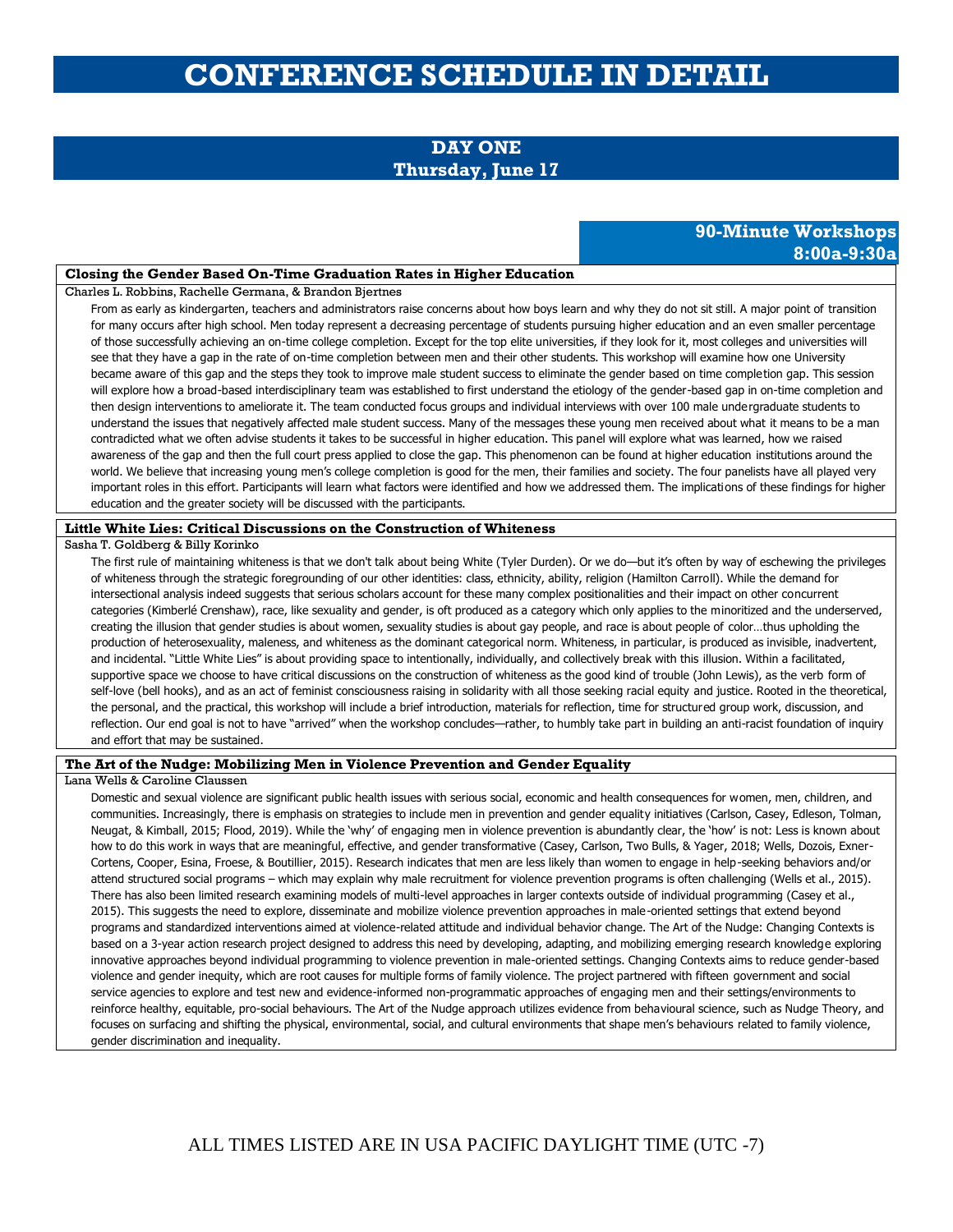# **DAY ONE CONTINUED Thursday, June 17**

## **3-Hour Workshop 10:00a-1:00p**

### **Facilitating a Healthy Transition from Boyhood to Manhood Through Gender and Culturally Responsive Youth Programs, Policies, and Research**

#### Jon Gilgoff

Effectively serving and engaging in research which impacts male youth requires an awareness of issues impacting boys and young men, and as a marginalized subgroup boys and young men of color. In this engaging workshop, we will explore the numerous obstacles disproportionally facing this population, including the man box (Kivel, 2007) and the cradle to prison pipeline (Edelman, 2007), as well as practices shown to empower boys for a successfully transition to manhood despite these barriers. Together we will examine the impact of male gender socialization, environmental stressors, and systemic oppression on male youth clients, as well as programs and policies shown to support and empower this population.While some workshop content will be drawn from the presenter's past research, including a synthesis on out-of-school-time work with boys and young men of color (Gilgoff & Ginwright, 2015) and a "Changemakers!" chapter on advancing equity with this population (Gilgoff, 2018), there will be ample space provided for participants to share as well. The primary fields of practice which will be integrated into the presentation are youth development, education, workforce development, and mental health. Key approaches highlighted will include trauma and healing informed care (National Latino Fatherhood and Family Institute, 2012) and radical healing (Ginwright, 2010), all within the context of facilitating a healthy transition for male youth to a responsible, caring, and productive adulthood, and working as social justice grounded scholars to catalyze a more just and equitable society. Come contribute to this important conversation on practices, programming, policies, and research that we can support as AMSA members towards this important cause.

# **90-Minute Workshops 10:00a-11:30a**

### **Brotherhood Brunch: Building Resilience in Multi-Generational BIPOC Communities Using Dialogic Frameworks**

Ashley-Michelle Fowler & Aziz Fatnassi

This workshop will explore the model of BIPOC community resilience building used to design The Brotherhood Brunch, a monthly intergenerational roundtable/colloquia, held at Champlain College. Piloted in Fall 2019 as a programmatic offering of the Office of Diversity and Inclusion, Brotherhood helped male-identifying BIPOC students to: form and build intergenerational relationships, explore differences and commonalities of BIPOC experiences, dialogue about root causes of conflicts, and to build alliances and plan actions. To do this, guest speakers, a faculty facilitator, students, and local community members were actively engaged in a discussion of: Creative Expression and Identity Development; Hegemonic Masculinity; and Policing the Public. Participants in this workshop will be asked to bring their own experiences and insights from home communities to designing and identifying stakeholders for a relevant, sustainable, and meaningful dialogue process in their locality. Through a series of tasks throughout the workshop, we will help participants get started on this process, and see them through the initial stages of building the administrative and practical foundations for success. We hope all participants in this workshop will learn how to fruitfully engage lesser-experienced individuals in a discussion of intersecting identities and dynamics of power and privilege within societies and cultures affect our daily lives, and the lives of those around us.

### **Transformative Research and Knowledge Transfer: Involving Boys in GBV-Prevention and SRHR (Online/Offline)**

#### Krizia Nardini

How do you make your research and practice transformative? How do you transition between academic research and social intervention or activist spaces? What does it mean to practice accountability in such a transition? This workshop aims to bring together professionals, researchers and activists working with men and boys with specific gender-transformative approaches. Are you committed to transformative work? We know that this work is challenging and exciting at the same time, full of potential and yet challenges. We are interested in sharing the experiences, learning from others, and getting to know how gender justice work among boys is conducted in different areas and locations, with a focus on GBV prevention, SRHR education and dating violence. The objective of the workshop is threefold: 1) to build insights on how to conduct transformative research and accountable transitions between academic and activist spaces; 2) to share experiences and tools on how to deal with this transition (challenges, possibilities, goals); 3) to exchange methods, creative tools and outcomes and learn from this knowledge transition.

### **Get You Knee Off Our Neck: Narrative's of African American Males in Minnesota's Education System**

Timothy R. Warren Sr.

Mentacide is the systematic destruction of a group's mind with the ultimate objective being the extirpation of the group. Mentacide systematically utilizes the institutions which project images, values, beliefs and opinions. Mentacide creates an illusion which the victim believes to be real until it's too late. The illusion of inclusion. Dr. Bobby Wright (1974) first coined the term mentacide in reference to the collective stripping of the intellectual power and knowledge of Black people. Azibo (1989) similarly incorporated the term in his extensive research on healthy and destructive Black personality classification. Learn how the combination of the two scholars results in a description of mentacidal behaviors that result from Blacks adoption values, belief systems and ideas that lead to the denial of self-knowledge and knowledge of themselves within a positive African context. The session overviews how media, Minnesota education systems and African American culture contribute to the manifestation of Mentacidal behavior. The presenter is developing a classification system based on theoretical and empirical data to better organize the magnitude of mentacidal behaviors to increase educator awareness and ultimately lead to the development of interventions. Participants will learn from the personal accounts of African American males in Minnesota their experiences in a education system that has failed them in fostering positive pro black messages of identity and its impact.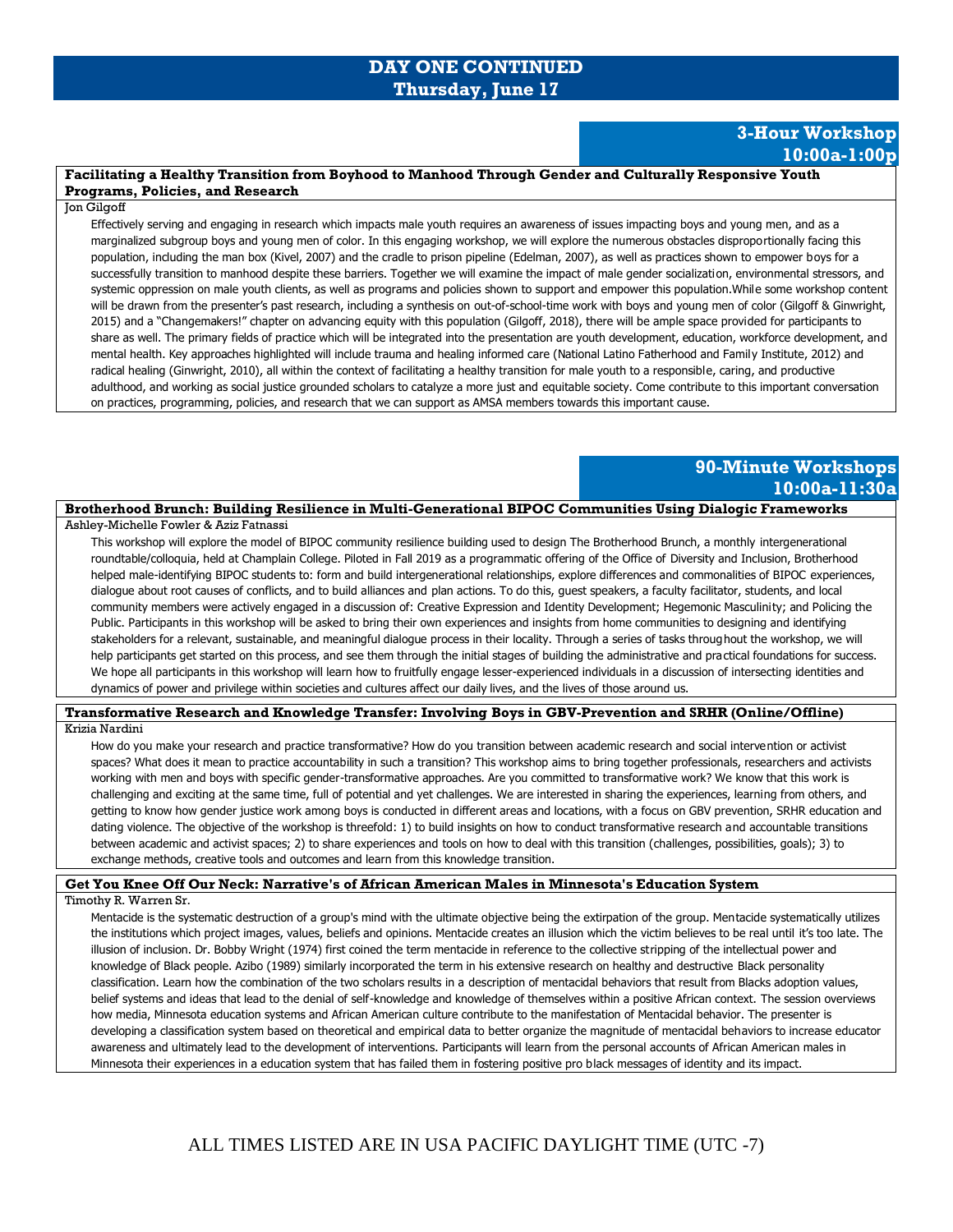# **DAY ONE CONTINUED Thursday, June 17**

# **90-Minute Workshops 12:00p-1:30p**

### **Men's Story Project Workshop: Facilitating Men's Personal, Public Storytelling for Gender Justice**

### Jocelyn Lehrer

This workshop will share the work of the Men's Story Project (MSP) and effective methods for engaging men in personal, public storytelling for intersectional gender justice. Founded in 2008, the MSP is an innovative movement-building project for healthy masculinities. Rooted in research on masculinities, public health and communications, the MSP helps groups create and film live productions in which diverse men and masculine-identifying folks publicly share bold, personal stories that critically examine social ideas about masculinity - so as to promote health and equality for people of all genders. In each MSP production, the presenters share candid, personal stories with a live audience - on topics such as relationships, GBV, HIV/AIDS, bullying, LGBTQ+ issues, mental health, journeys of change, and intersections with race and other aspects of identity. The presenters share their stories in diverse mediums (e.g., prose, poetry, dance, visual art), followed by facilitated audience dialogue. MSP presenters have included students, artists, athletes, veterans and others. The MSP aims to be a feminist, intersectional, anti-racist, gender-transformative initiative, highlighting men's stories of growth, challenging harmful norms, celebrating sources of love in their lives, and lessons learned. Approximately 40 live MSP productions have occurred in the U.S., Canada, Chile, Gaza and West Bank, in partnership with diverse groups (e.g., UN Women, MenHealing, Texas Association Against Sexual Assault, St. Louis University).The MSP is structured for local implementation/adaptation; local teams receive training, including on harm prevention and accountability. In this interactive workshop, we'll discuss the MSP's research/theoretical foundation and pedagogy; how to help men craft impactful personal stories that challenge harmful norms; ways to work with men who have perpetrated violence or are sharing other stories of change; and ways to facilitate a safe and brave group process. The workshop will include didactic presentation, MSP videos, group discussion, and time for the participants to consider stories they might craft, based on their life experience.

### **A Contemplative Approach to Queering Masculinity**

### Ray Lewey & Nic Aquino-Roithmayr

Masculinities work is in transition. It is no longer just for cis-men. Trans men, queer men, people who are non-binary, agender, intersex people, butch lesbians, are all knocking at the door to male-dominated spaces. How will we answer? Will we be threatened, uncomfortable, territorial, defensive? Our presentation will give participants tools to be accepting, caring, curious and collaborative in this time of transition. Experiences of queer and trans folks demonstrate the ways in which masculinity shifts and evolves according to the interpersonal and social contexts with which a person is interacting. The presenters will use their own direct experience of queerness and their therapeutic work with clients to demonstrate the sensitivity needed to relate with masculinities while in transition. As masculinities are in transition, and as communities have more relationships with queer men and trans masculine folks in general, how do we prepare ourselves to be nonviolent towards those whose expression of masculinity is expanding? Self-love and exploring nontraditional expressions of masculinity are steps in becoming welcoming of others' non-traditional expressions. Through this interactive, hour-and-a-half workshop, the presenters will identify internal and relational obstacles for individuals creating a healthy masculine identity. Presenters will guide participants through experiential activities and dialogue to help us move beyond a limiting expression of masculinity and to be prepared to do masculinities work with colleagues outside of the gender binary.

# **Members Meeting 2:00p-3:00p**

# **Conference Opening and Awards Ceremony 3:30p-4:00p**

# **Sam Femiano Lecture in Men's Studies 4:00p-5:00p Keynote Q&A**



**Dr. Miriam J. Abelson** is Associate Professor of Women, Gender, and Sexuality Studies at Portland State University. Her research focuses on masculinities, transgender studies, LGBT youth, rural and urban studies, and intersectional approaches to race, sexuality, and gender. She has published on topics including, masculinities and violence, trans feminism, and intersectionality and gendered fear. Her book, Men in Place: Trans Masculinity, Race, and Sexuality in America (2019), demonstrates through a large and geographically diverse interview study with transgender men that contemporary U.S. masculinity is deeply embedded in the spaces and places men move in their everyday lives and is inseparable from race and sexuality.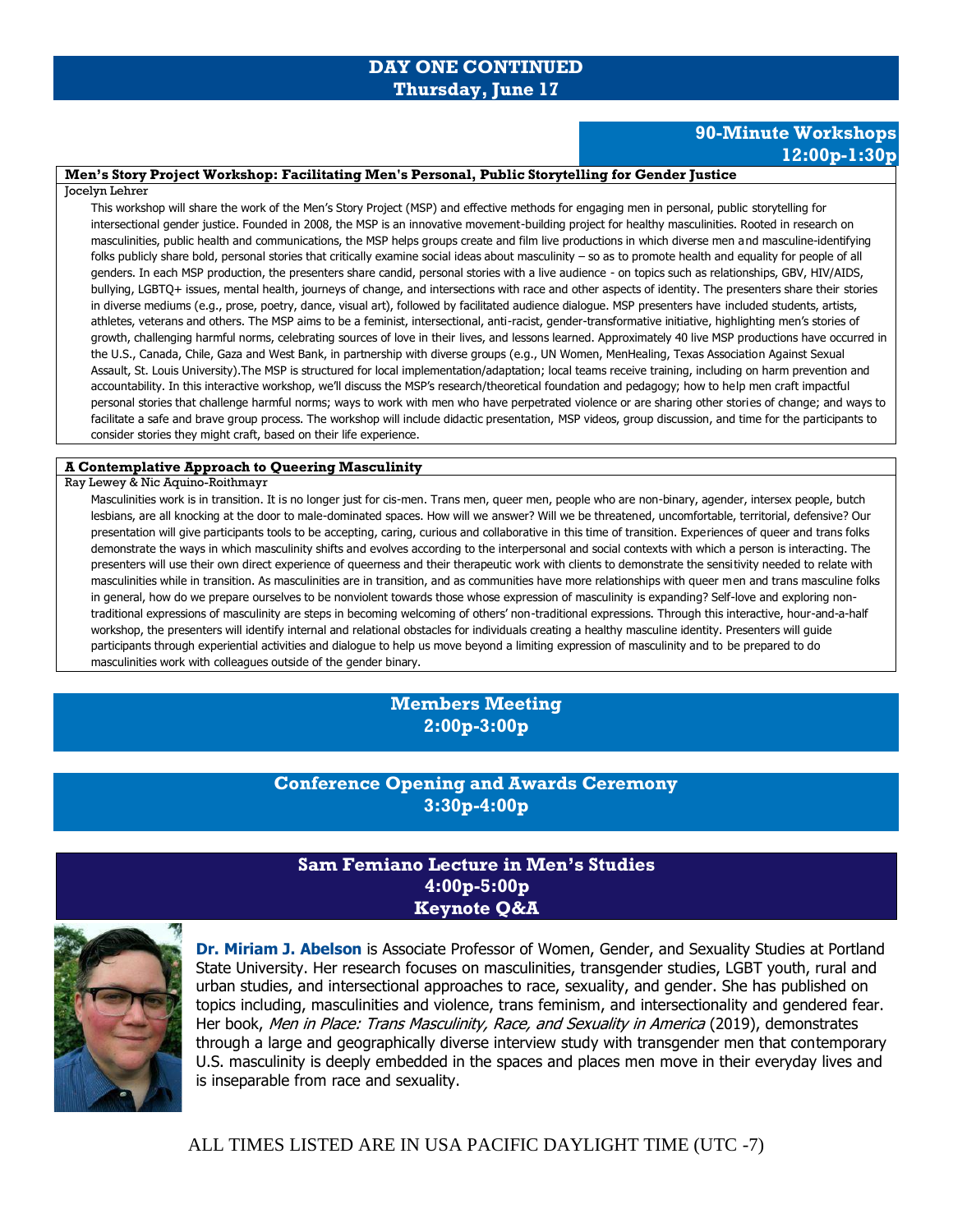# **DAY TWO Friday, June 18**

# **Concurrent Session I 8:00a-9:30a**

| COVID-19                                                                                                                                                              |
|-----------------------------------------------------------------------------------------------------------------------------------------------------------------------|
| Covid-19 Experiences of Men and Masculinities in Turkey<br>Mehmet Bozok                                                                                               |
| Action-research projects for achieving equitable and caring masculinities in times of COVID-19<br>Tiago Rolino, Tatiana Moura, & Linda Cerdeira                       |
| Academic masculinities in the transition from public spaces to the home amid COVID-19 and social distancing<br>Alí Siles                                              |
| Men and COVID-19: Results of a large survey in Quebec<br>Gilles Tremblay                                                                                              |
| "Even I do not go there, how do you dare?": Hindrances of Being a Woman Researcher and Researching Masculinities During Times of<br>Pandemic-hit<br>Duru Basak Ugurlu |
|                                                                                                                                                                       |
| <b>Masculinities on Screen</b>                                                                                                                                        |
| "Teased" Out: Ridicule, Gheyrat, and Gender Exclusion in Modern Iranian Film and Fiction<br>Mostafa Abedinifard                                                       |
| The Cruel Optimism of Neoliberal Homosociality: Locating Masculinities and Transnational consumption practices in Zindagi Na Mile Dobara<br>Amrita De                 |
| Representation of masculinities in post 9/11 Pakistani cinema<br>Babar Hussain                                                                                        |
| <b>Imprisoned Masculinities</b>                                                                                                                                       |
| Becoming a Correctional Officer: Masculinities, training, and reflexive body techniques<br>Dale Spencer & Rose Ricciardelli                                           |
| (Un)masculinities Incarcerated: Gay Male Prisoners at Alcatraz Federal Penitentiary<br>Vic Overdorf (Frankel Award Winner)                                            |
| "You're going to have to eat shit every day": Becoming a man with an incarcerated romantic partner<br><b>Thomas Dutcher</b>                                           |
| Men, Masculinity, and Radical Love in the American Carceral State<br>Rod Martinez (Frankel Award Winner)                                                              |
| Thematic Panel - Boys' School Struggles: Transitioning Away from Accepting Disparities<br>Chair: Andrew Smiler                                                        |
| The Impact of Learning Disabilities on Boys' Academic Performance                                                                                                     |
| Lea Theodore, Joseph D. Nelson, & Andrew P. Smiler                                                                                                                    |
| Boys' Behavior at School and Disproportionate Discipline: An Intersectional Exploration<br>Christopher Reigeluth                                                      |
| <b>Boys and Distance Learning</b><br>Saed D. Hill & M. Englar-Carlson                                                                                                 |
| The Role of Educational Leaders in Helping Boys (discussant)<br>Benterah C. Morton                                                                                    |
| <b>Violence and War</b>                                                                                                                                               |
| Engaging men in sexual violence prevention in Ontario, Canada<br>Maddie Brockbank                                                                                     |
| Femicide, Masculinity and Irish Nationalism<br>Ellen Marie O Sullivan                                                                                                 |
| Ageing Dis-Masculinities: The Disenfranchised Grief of Ageing Veterans<br>Udi Lebel                                                                                   |
| The Haunting Ghosts of Violence: Auto-ethnography of Dead Weapons of War and Construction of Afghan Masculinities<br>Ahmad Qais Munhazim                              |

 $\mathsf{l}$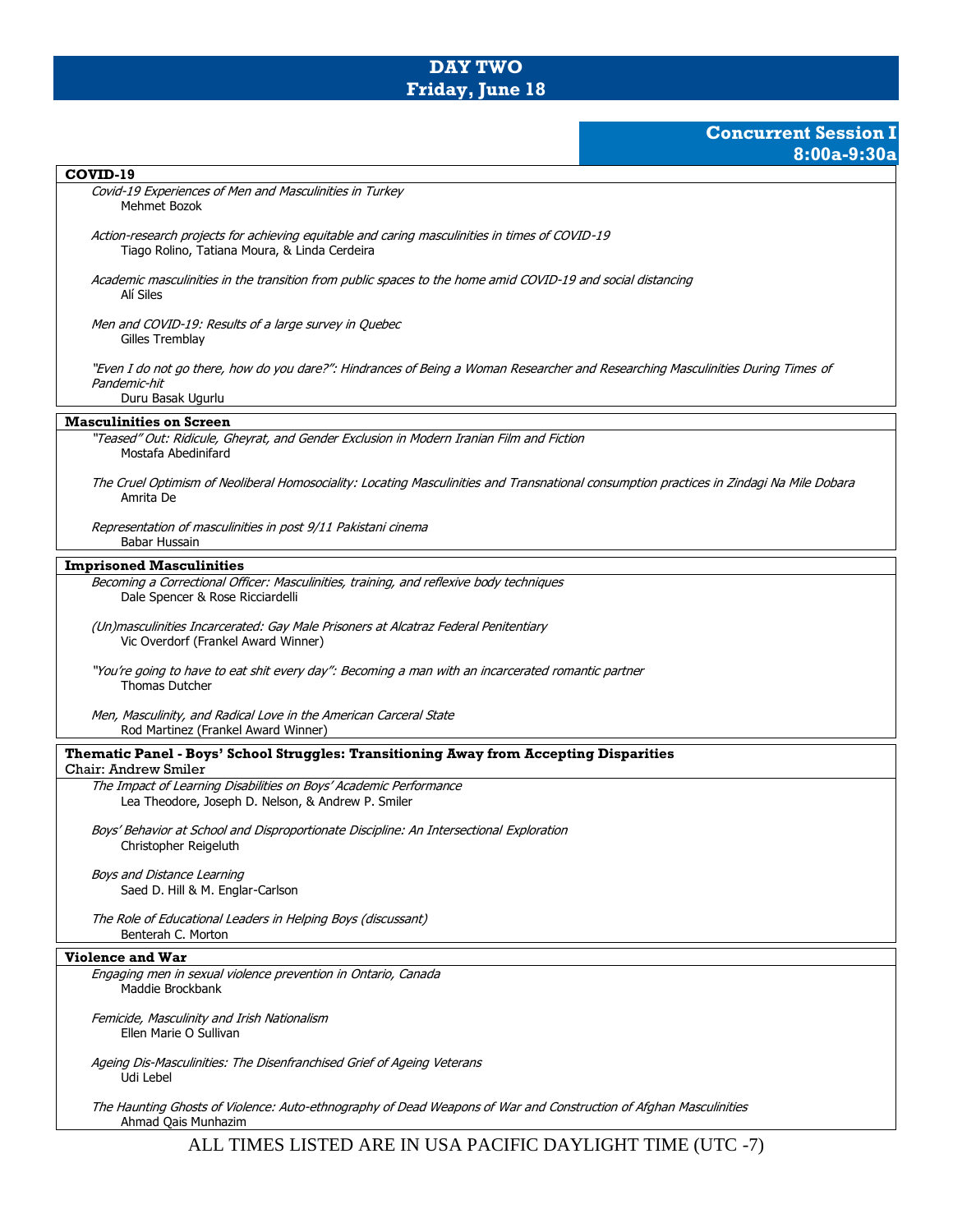# **DAY TWO CONTINUED Friday, June 18**

## **Concurrent Session II 10:00a-11:30a**

### **Gendered Roles**

On Men Transitioning to Childcare-Providing Roles Gregory Bynum

Invisible No More: Shifting Discourse on Latino Men as Caregivers Noe Mojica

Shifting Masculinities among Husbands of Small-Scaled Entrepreneur Women in a Surabaya Kampung Nur Wulan

"Being a man is the social role attributed to you" - Increased questioning of hegemonic masculinity norms Diana Baumgarten & Anika Thym

### **Men at Work**

Masculinities after work: Ageing in (decaying) place Chris Farrell

Of Men and Markets: Hayek, Masculinity, and Neoliberalism Steve Garlick

"Petro-masculinity in mining literature - towards a post fossil fuel masculinity" Thomas Alexander

Re-making a 'failed' masculinity: working-class young men, breadwinning and morality in contemporary Russia Charlie Walker

### **Gendered Hierarchies**

"I don't think you can have Alpha males in poly": Polyamory's changing face of masculinity Alex Bove

Institutionalized Hybrid Masculinities Christin Munsch

Masculinity as Moving Through Hierarchy AJ Rio-Glick

No Femmes, Queens or Fairies: Gay men, Misogyny and Anti-Effeminacy Jayden Walker

### **Thematic Panel – Undergraduate Research Symposium**

Chair: Alex Miller

**Presenters** Chaos Z. Bebault Alexandra D. McClintock Rachel A. Moyer Francisco J. Rangel-Almanza Mackenzie Webster

#### **Black Masculinities**

(Hybrid) Men in Black: Will Smith and the discursive presentation of hybrid masculinity theory (HMT) in African American men Steven Dashiell

Where Do Black Men Live? An Examination of Housing Transience among Census Undercounted Low-Income Inner-City African-Descended Men Stephanie Guirand

"Natives (2008), Paradise Love (2012) and Commodification of the Black Male Body" Nelson Danilo Leon

Black Male Patriarchy: Fact or Fiction Whitney Stewart-Harris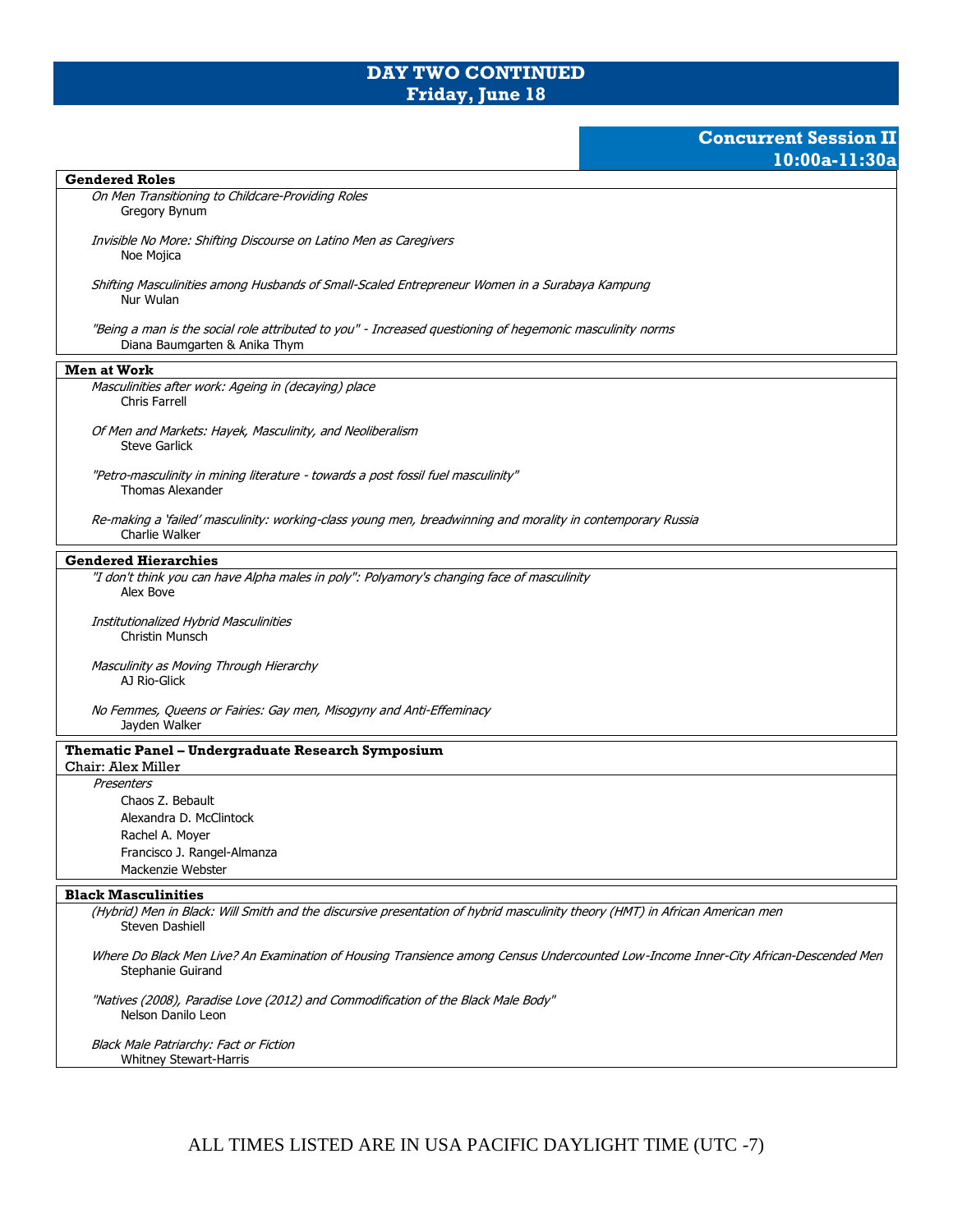# **DAY TWO CONTINUED Friday, June 18**

# **Scholar-in-Residence Mentoring Session 11:30a-1:00p (Open to Students and Early-Career Professionals)**

### **Posters and Short Film Q&A 1:00p-1:30p**

We invite you to view the poster presentations and short film at any time in the virtual conference space.

This session is an opportunity to engage in one-on-one and/or group dialog with the poster presenters and filmmaker. To participate, simply navigate to the poster and film screening room within the virtual conference space and walk up to the associated poster stand/tv. The presenters will be there to answer questions and engage in dialog via video conferencing.

Men's Opinions of Toxic Masculinity (poster) Brendan Krovatin

How Calvin Klein Models Affect the Average Joe: An Examination of Masculine Media Representations (Poster) Kate Freeman

Transitions of Digital Homosexual Masculinities in The COVID Era: The Case of Mexico City (Poster) Jan Kasnik

Beefing Up: The Impact of Testosterone and Orgasm Achievement on Perceptions of Masculinity and Sexuality (Poster) Bryn A. Cancilla, Julia L. Barnes, Gregory D. Morrow, & Wayne R. Hawley

A Fatherlike Feeling (short film) Irati Lafragua Salazar

# **Poetry Performance 1:00p-1:30p**

**I, John de Conqueror: A New Spelling Of My Name"** John Gavin White

Drawing inspiration from writer Zora Neale Hurston's rendering of the "High John de Conqueror" folktale, the poetry and prose of "I, John de Conqueror: A New Spelling Of My Name," exists at the parlous intersection of the poetic as a lived philosophy and black male self-recovery. The former is the philosophy that frames any attempt at a unified treatment of emotion, logic, language and thought against the backdrop of oppression, while the latter is when such an attempt is undertaken by, primarily, cisgendered, heterosexual black males as a means of interrogating the historical erasure of their vulnerability as human beings, within a context of perpetual dehumanization. This stands in direct contrast to contemporary gender theories and quasi-feminist narratives that cloak the actual lived human experiences of black men in white supremacist, patriarchal lies, misinformation, myth and dogma for capital gain. The poetry and prose of "I, John de Conqueror" is part and parcel of the author's self-recovery in the U.S, in that it pushes back against his "intersectional invisibility," as a cisgendered, heterosexual black male in his late 30's, whose world consists of few lived moments that did not serve as sites of alienation and distress. Ergo, the two-part question that centers the entirety of the project: "How do I have my life's passage acknowledged, in a culture with virtually no language for articulating black male trauma and healing - a culture with no paradigms for conceptualizing black men as human beings capable of being harmed by something other than a bullet?"

# **Scholar-in-Residence Address 2:00p-3:00p**



**Dr. Chezare A. Warren** is a scholar of race and intersectional justice with particular interests in understanding the conditions that facilitate Black boys' education success. He has about a decade of professional experience as an urban educator, and is recipient of numerous national recognitions for his scholarship including the 2018 American Educational Research Association "Teaching and Teacher Education" Early Career Award. He was selected as a 2019-2020 National Academies of Science, Engineering and Medicine/Ford Foundation postdoctoral fellow, and has held visiting faculty appointments at Stanford University, University of Pennsylvania, and New York University. Author of more than 35 articles, reports, and chapters, his first

book Urban Preparation: Young Black Men Moving from Chicago's South Side to Success in Higher Education (Harvard Education Press, 2017) inaugurated the press' "Race and Education" series. In 2021, Dr. Warren begins his appointment as Associate Professor of Equity & Inclusion in Education Policy at Peabody College Vanderbilt University.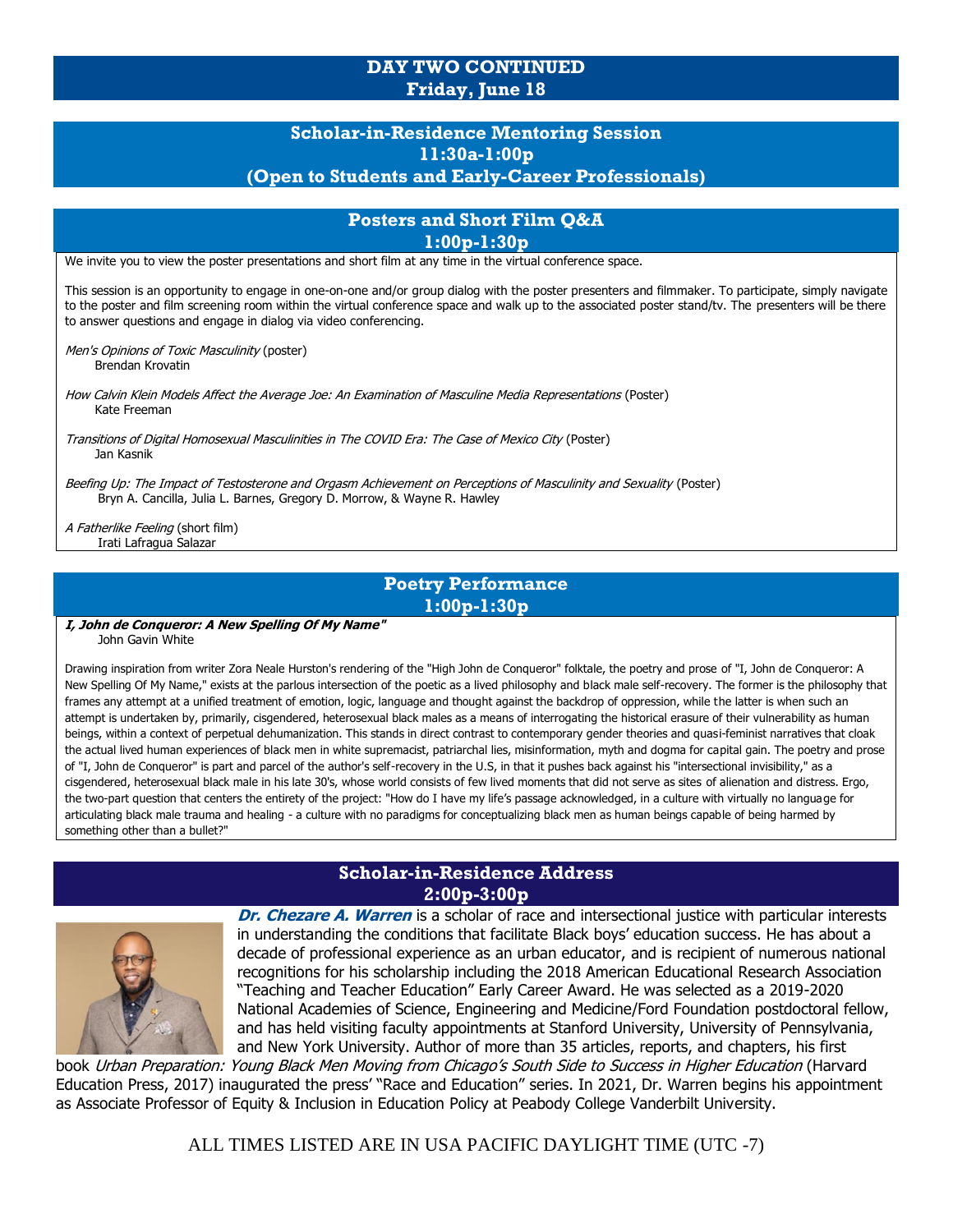### **DAY TWO CONTINUED Friday, June 18**

# **Concurrent Session III 3:30p-5:00p**

### **Virtual Masculinities** Global meet markets: Visual self-presentation on Grindr Robert Cserni "The dramatic and indefensible crime of being male": Exploring discourses of men and masculinity in #MeToo commentaries Andrea Waling Reactionary Masculinity: The Order of Man Podcast and Masculine Self-Care as Political Practice Andrew Salvati Hard, Fast, Masc: Vegan Masculinities on Instragram Elzbieta Przbylo & Leyna Lowe **(Dis)Ability** Discussant: Ben Barry Encouraging positive masculinity in the transition to adulthood of men with intellectual disabilities. Anthea Sully America's (Dis)Abled Masculinity: Roosevelt, Remington, Wister and the (Dis)Appearance of the Neurasthenic Cowboy as Transitional Masculinity Ian Funk Male Identity During Palliative Care Weronika Kaminska **Trans\* Masculinities** Learning Masculinity Productively as a Transmasculine Person Dylan Kapit Achieving or negotiating masculinity? A comparison of Polish and US trans men's attitudes toward dominant notions of masculinity, while transitioning. Anna Kłonkowska Technologies of the Natural: Comparing 'Trans Regret' and 'Cis Dissatisfaction' in Genital Surgery Discourse Jennifer Thomas "Masculinity is a loaded gun": Gay, Bisexual, and Queer Transgender Men Navigating Hegemonic Masculinities Jay Sorensen Conceptualizing Masculinities in Transgender Men Tyler Mills **Art & Literature** Rural Eroticism in Marcos Zimmermann's Desnudos sudamericanos Jonathan Allan Intimō: Warhol and the Pleasure of the Familiar Frank Karioris Edouard Manet's Syphilis: Painting, Debility, and Adaptation in the 1880s Allison Leigh Enforcing Masculinities at the Border: An Ecomasculinist Reading of Cormac McCarthy's The Crossing Vahit Yasayan **Incels and the Alt-Right** Italian Incel and Redpill online groups: reification, dehumanization and violence against women Annalisa Dordoni & Sveva Magaraggia Incels, Darkcels, and Intervention Kelly O'Donnell Understanding contemporary men's studies through incel phenomenon: between (and beyond) hybrid and hegemonic heterosexual masculinities in digital contexts Chiara Musu Protest masculinity and the right wing populist alliance in the United States and Germany Frederic Heine "I'm slowly getting better": A narrative analysis of online communities working towards healing ex-misogynists Tomas Sanjuan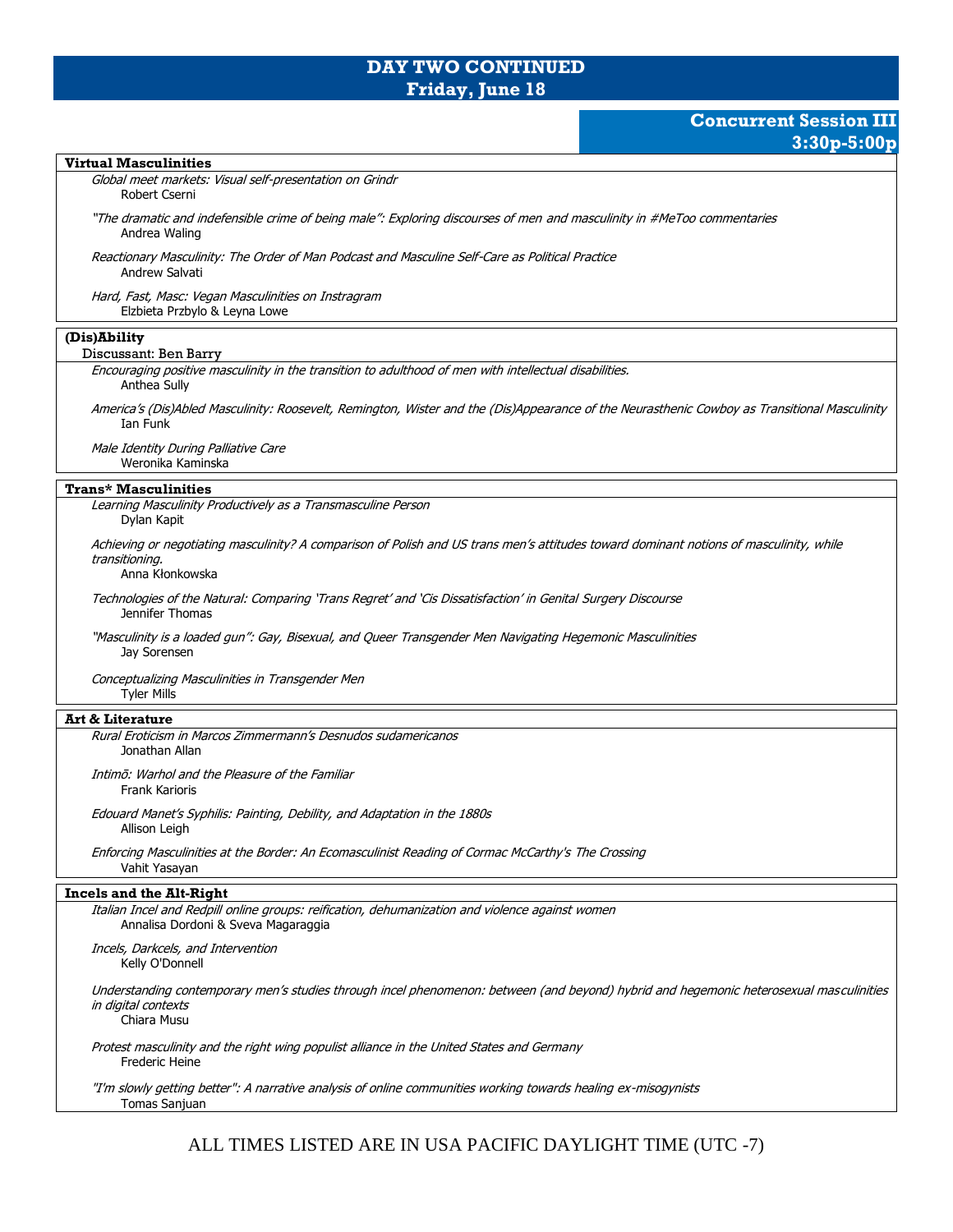## **DAY THREE Saturday, June 19**

## **Concurrent Session IV 8:00a-9:30a**

#### **(Im)Migrant Masculinities**

Masculinity in the Media: The Difference in News Perceptions of Men Crossing the US-Mexico Border Jack Mills

Moving Masculinities: Polish Men's Migration Experiences in Oslo Kelly Fisher

The impact of migration on (re)negotiating one's gender identity: A qualitative study on first generation of Turkish migrant men living in Sweden Ecem Nazli Üçok

**Transitions** 

Braveheart Gillani

### **Sport**

Healthy Masculinity and Football?: How a Small Nonprofit is Changing the Game for Middle and High School Football Teams and Coaches Derek McCoy, Adam Evens, & Jalen Love

Dropping the Gloves: Resistance to Hypermasculinity in Hockey Shannon Moore, Teresa Fowler, & Tim Skuce

A Shift in Masculinity Representations and Narratives in Super Bowl Commercials Ashley Rockwell

Soft men, soft gamblers? Irony and postfeminism in Swedish sport betting commercials Klara Goedecke

### **Social Change**

Men's Story Project: Engaging Men in Personal, Public Storytelling for Intersectional Gender Justice Jocelyn Lehrer

Working with privileged men Sebastián Molano

The Fading Hymens, The Changing Men. An Alteration in Male Treatment of Female Premarital Virginity in Iran Hanieh Bakhtiari

Democracy vs. Diversity: the Transformation of Modern Masculinity Chloe Chapin

"A Revolution Inside and Outside of Me:" Experiences and Outcomes of the Encuentro de Varones Antipatriarcales (ELVA) in Latin America Paola Ehrmantraut

### **Sex Work and Pornography**

"That Feels Good!": The Sexual Fluidity of Gay Porn's Straight Men Doron Mosenzon

Finding porn, quitting porn? The possibility of intimate justice for men. Charlie Huntington

From Live Shows to Live Broadcasts: Changing Landscapes of Male Sex Work in the Philippines Michael A. Pastor

Lustful Prophets, Colluding Fathers: the Trafficking of Young Brides between Canada and the US for the Purposes of Multiple Covenant Marriage Serena Petrella

### **Educational Contexts**

Men, Maps, and Geography. A Meta-Study of Research in Geography Education Péter Bagoly-Simó

Reflections on GBTQ+ Inclusion in College Men of Color Programs: Applying Critical Feminist Theory Maritza Salazar & Adrian Huerta

"I've never really thought about that before:" Making room for hybrid masculinities on technology-oriented (STEM) campuses Luc S. Cousineau, Diana C. Parry, & Corey W. Johnson

Bullying and the Social Control of Heteromasculinity Jeff W. Cohen & Robert A. Brooks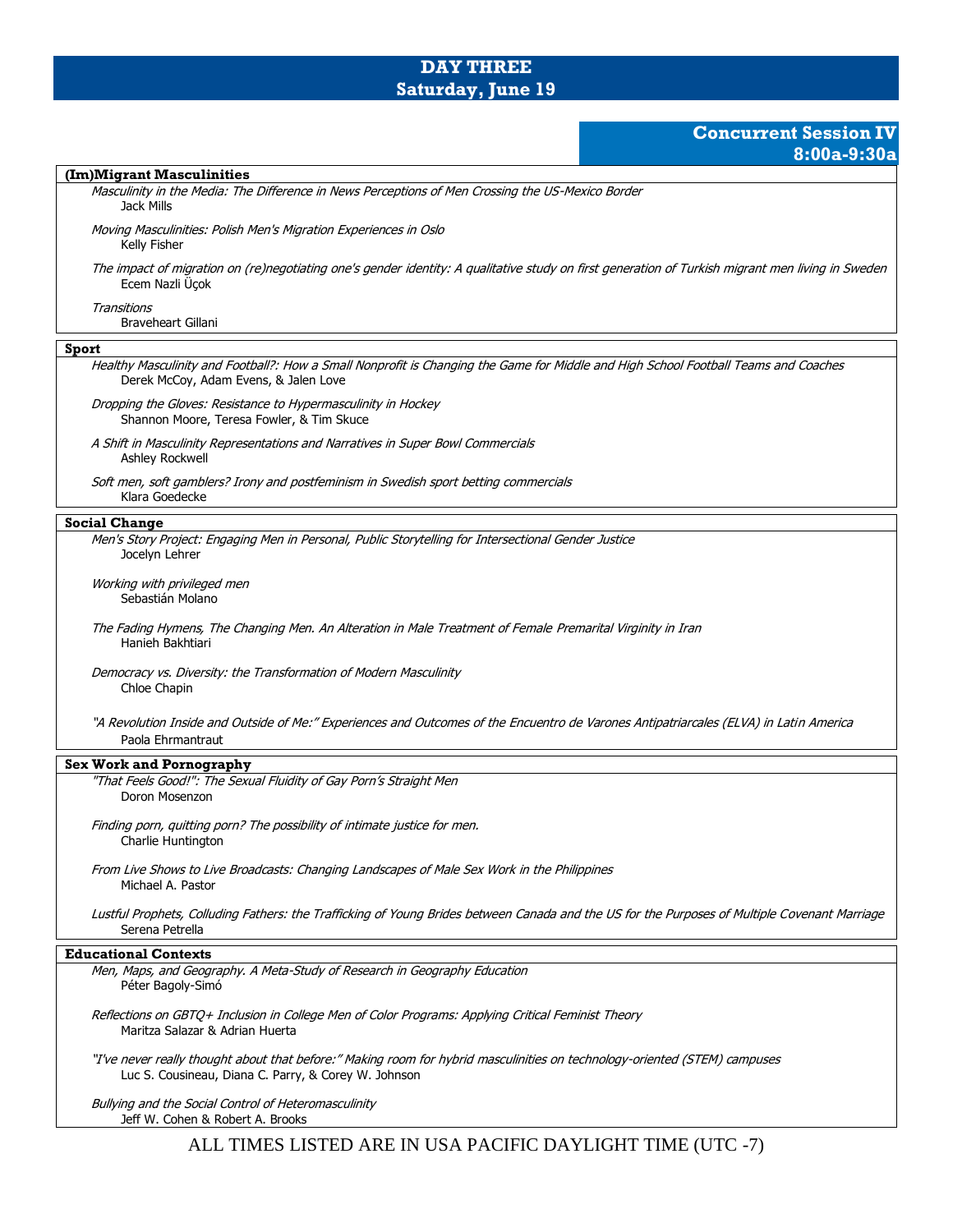# **DAY THREE CONTINUED Saturday, June 19**

# **Concurrent Session V 10:00a-11:30a**

| <b>Bodies</b>                                                                                                                                                                                                       |
|---------------------------------------------------------------------------------------------------------------------------------------------------------------------------------------------------------------------|
| The Other Phallus: Penisism and the Transition of Japanese Postwar Masculinity<br><b>Todd Squires</b>                                                                                                               |
| Suffering as Somatechnology: A Comparative Analysis of Gatekeeping 'Male Enhancement' and Gender Confirming Genital Surgeries<br>Jennifer N.H. Thomas                                                               |
| From Glitz to Gray: Fat-shaming Resistance by 'Big-Girls' on RuPaul's Drag Race<br>Ami Pomerantz                                                                                                                    |
| Undressing Masculinity: How Men Fashion Themselves Through Underwear<br>Johnathan Clancy                                                                                                                            |
| <b>Health and Wellbeing</b>                                                                                                                                                                                         |
| The Healing Journey: Indigenous Men's Experiences<br>Candice Waddell, Jason Gobeil, Frank Tacan, Rachel Herron, Jonathan Allan, & Kerstin Roger                                                                     |
| Early Relationship Development and Psychological Well-Being: An Attachment-Based Theory on Boys Resistance to Traditional Masculinity<br>Gregory H. Taylor, Christopher Reigeluth, & Asani Seawell                  |
| Men's Wellness: Overcoming Barriers to Help-Seeking<br><b>Tyler Hudson</b>                                                                                                                                          |
| Qanuilirpitaa? Inuit Men Perceptions of Gender Roles<br>Gilles Tremblay                                                                                                                                             |
| "Men will talk in the right environment" working in partnership with Irish Men's Shed members to design and implement an appropriate program<br>model that engages men with health and wellbeing<br>Aisling McGrath |
| <b>Masculinities at the Margins</b>                                                                                                                                                                                 |
| "The Camera is My Weapon:" Police Violence, Racialized Emotions, and Protective Monitoring<br><b>Brandon Alston</b>                                                                                                 |
| Rural Masculinities: Adolescent Boys, Well-Being, and the Natural Environment<br>John Perkins, Christopher Reigeluth, & Laura Edwards-Leeper                                                                        |
| Latino Barbershop Masculinities<br>Emmiyan Ferro Diaz                                                                                                                                                               |
| Towards an unknowing of marginalised men: illuminating the possibilities for changes in masculinities from the margins<br>Steven Roberts & Karla Elliott                                                            |
| <b>Thematic Panel: Publishing and Flourishing</b><br>Chair: Jeff Cohen                                                                                                                                              |
| Join editors of leading journals in men's studies to learn more about current and future trends in publishing and how to successfully navigate the<br>publication process.                                          |
| Journal of Men's Studies<br>Jason Laker                                                                                                                                                                             |
| Journal of Bodies, Sexualities, and Masculinities<br>Chris Haywood                                                                                                                                                  |
| <b>Men and Masculinities</b><br>Joseph Derick Nelson                                                                                                                                                                |
|                                                                                                                                                                                                                     |